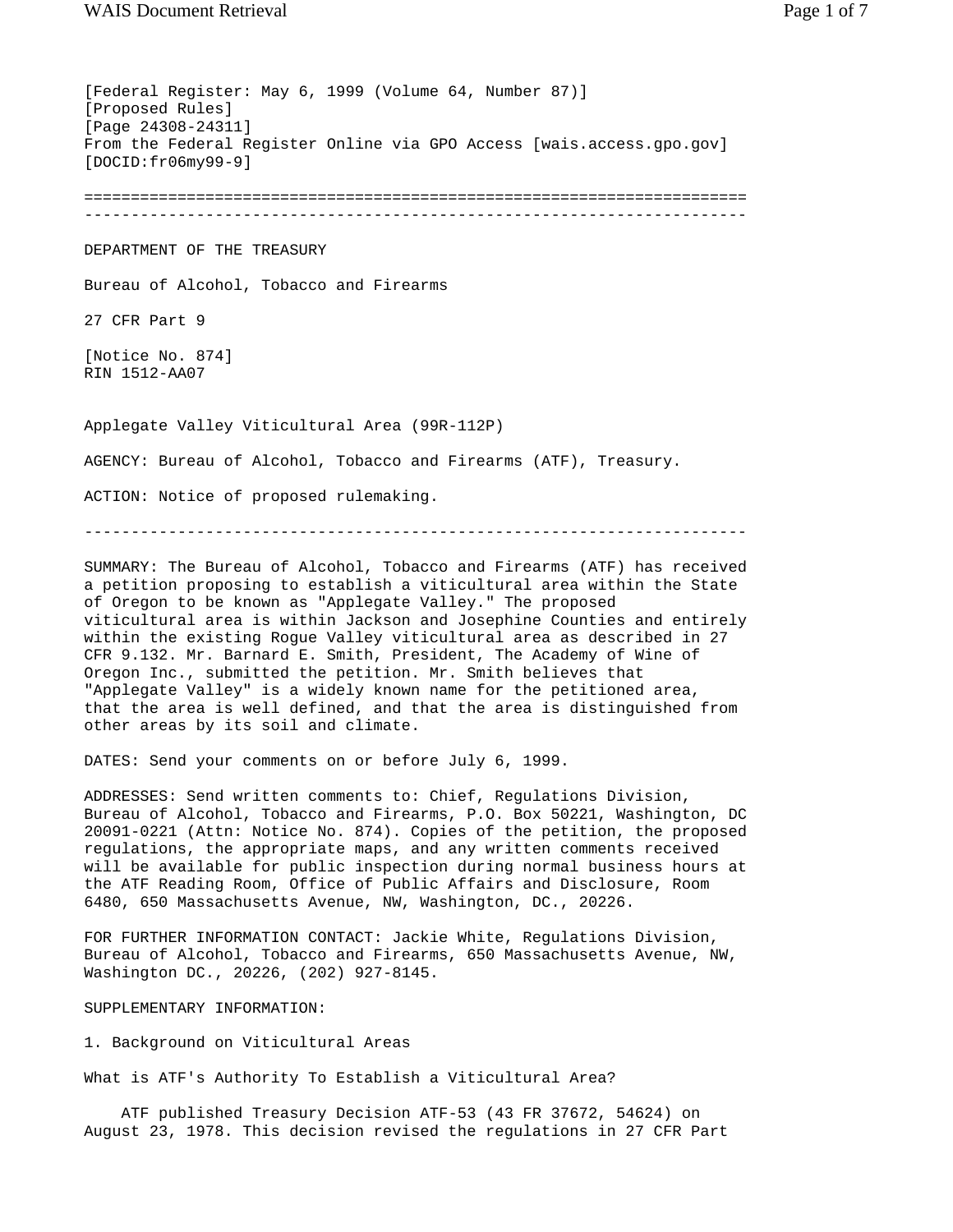4, Labeling and Advertising of Wine, to allow the establishment of definitive viticultural areas. The regulations allow the name of an approved viticultural area to be used as an appellation of origin on wine labels and in wine advertisements. On October 2, 1979, ATF published Treasury Decision ATF-60 (44 FR 56692) which added 27 CFR Part 9, American Viticultural Areas, for the listing of approved American viticultural areas, the names of which may be used as appellations of origin.

What is the Definition of an American Viticultural Area?

 An American viticultural area is a delimited grape-growing region distinguishable by geographic features. The viticultural features such as soil, climate, elevation, topography, etc., distinguish it from surrounding areas.

What Is Required To Establish a Viticultural Area?

 Any interested person may petition ATF to establish a grape-growing region as a viticultural area. The petition should include:

 • Evidence that the name of the proposed viticultural area is locally and/or nationally known as referring to the area specified in the petition;

 • Historical or current evidence that the boundaries of the viticultural area are as specified in the petition;

 • Evidence relating to the geographical characteristics (climate, soil, elevation, physical features, etc.) which distinguish the viticultural features of the proposed area from surrounding areas;

[[Page 24309]]

 • A description of the specific boundaries of the viticultural area, based on features which can be found on United States Geological Survey (U.S.G.S.) maps of the largest applicable scale; and

 • A copy (or copies) of the appropriate U.S.G.S. map(s) with the boundaries prominently marked.

2. Applegate Valley Petition

 ATF has received a petition proposing to establish a viticultural area within the State of Oregon to be known as "Applegate Valley." The proposed viticultural area is within Jackson and Josephine Counties, and entirely within the existing Rogue Valley viticultural area described in 27 CFR 9.132. The petition was submitted by Mr. Barnard E. Smith, President, The Academy of Wine of Oregon Inc. Mr. Smith believes that "Applegate Valley" is a widely known name for the petitioned area. Mr. Smith states that the area is well defined, and that the area is distinguished from other areas by its soil and climate.

 According to the petitioner, the Applegate Valley has been a grapegrowing region since 1870 when A. H. Carson began planting 30 acres of grapes along North Applegate Road. There are now six bonded wineries in the valley as well as 23 vineyards. The petitioner states that over 235 acres have been planted to grapes.

## What Name Evidence Has Been Provided?

 According to the petitioner, the Applegate River was named for one or more of the Applegate brothers who explored the area in 1846. The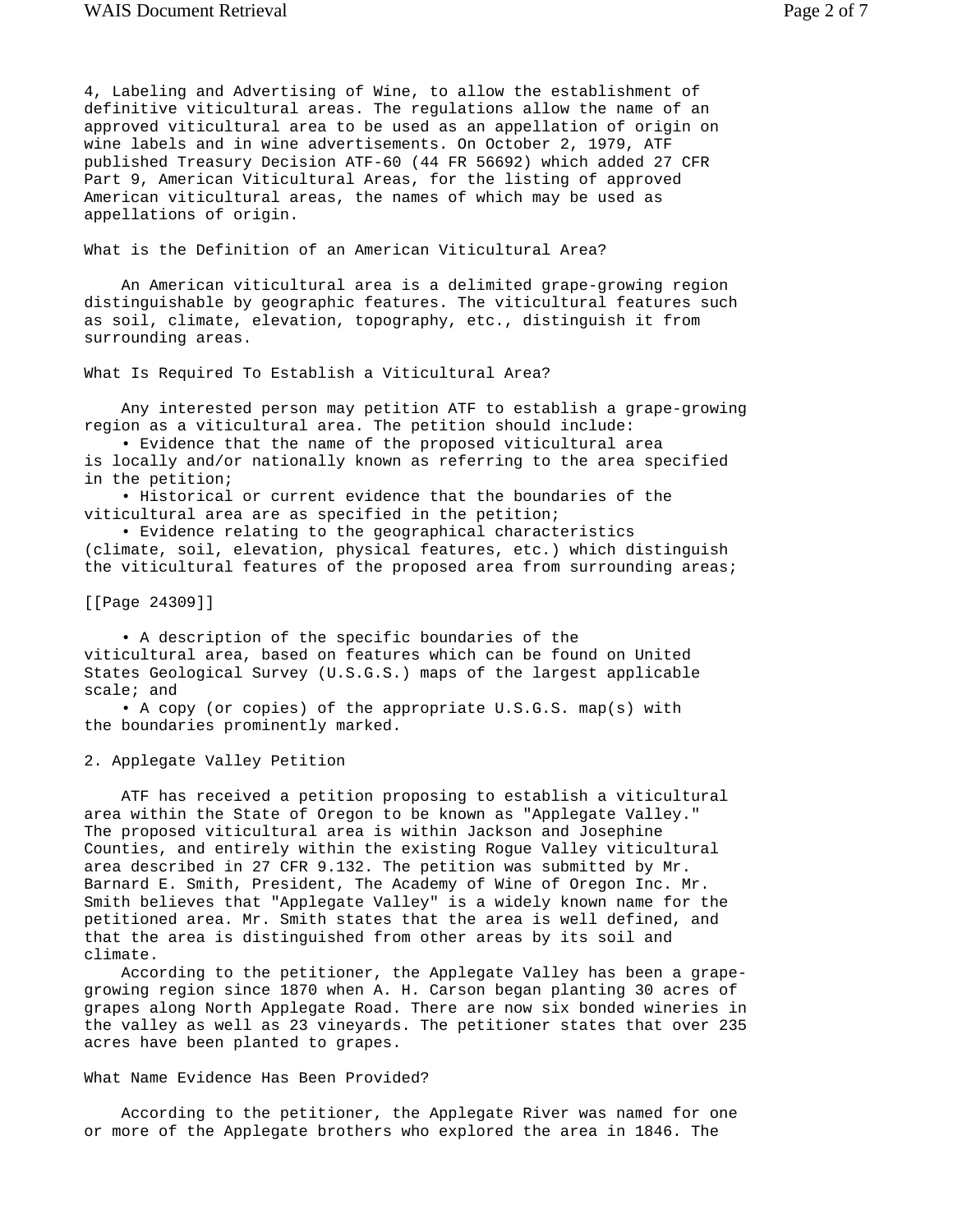U.S.G.S. map used to show the boundaries of the area (Medford, Oregon; California scale 1:250,000) uses the name Applegate River and shows the town of Applegate within the proposed "Applegate Valley" viticultural area. The petitioner has provided the following other references as name evidence.

 • "The Wine Appellations of Oregon" map published by the Oregon Wine Marketing Coalition shows the Applegate Valley and mentions it in its notes.

 • The Oxford Companion to Wine (first edition) mentions the Applegate Valley on page 693.

 • The Oregon Winegrape Growers' Guide devotes several paragraphs to a discussion of the Applegate Valley as one of Oregon's grape growing areas.

 • Treasury decision ATF-310 (The Rogue Valley Viticultural Area) describes "the Applegate Valley (within the Rogue Valley viticultural area) as one of the warmest grape growing areas in western Oregon."

What Boundary Evidence Has Been Provided?

 Applegate Valley is surrounded by the Siskiyou Mountains. To the east and south is the Rogue River National Forest. To the west is the Siskiyou National Forest. According to the petitioner, these proposed boundaries have been identified by the U.S. Forest Service in minute detail but do not show on published maps. The petitioner states that these boundaries can be closely approximated by straight-line segments drawn between prominent physical features of the terrain, mostly mountaintops. Boundaries of national forests were used where appropriate.

What Evidence Relating to Geographical Features Has Been Provided?

 • Topography: The proposed boundaries are within Jackson and Josephine

 Counties in the State of Oregon. The proposed area is entirely within the existing Rogue Valley viticultural area. The Rogue Valley viticultural area has three distinct sub regions: Illinois Valley, Applegate Valley, and Bear Creek Valley. The Illinois Valley lies to the west of the proposed boundaries and Bear Creek Valley lies directly to the east of the proposed boundaries.

 The Applegate Valley is approximately 50 miles long running from its origins near the California border generally northwest to where it joins the Rogue River just west of Grants Pass. According to the petitioner, the surrounding Siskiyou Mountains are believed to have been created in the Jurassic period by up-thrusts of the ocean floor as a plate forced its way under the continental shelf. The proposed boundaries are found on the U.S.G.S. map titled "Medford, Oregon; California" NK 10-5 scale 1:250,000 (1955, revised 1976).

 • Soil: The petitioner states that soil types are generally granite in origin as opposed to the volcanic origin of the Cascade Mountains to the east. Most of the Applegate Valley vineyards are planted on stream terraces or alluvial fans providing deep well-drained soils. According to the petitioner, the leaching of the more basic soil components found in the Illinois Valley have left the soil slightly more acidic than the soils in the proposed boundaries. The petitioner further states that the soils outside the proposed boundaries to the east near Bear Creek Valley tend to be less acidic than the soils in the proposed boundaries. The soils in the Applegate Valley have a pH between 6.1 and 6.5 which are more ideal. The petitioner claims that while soil origin is an important factor in determining differences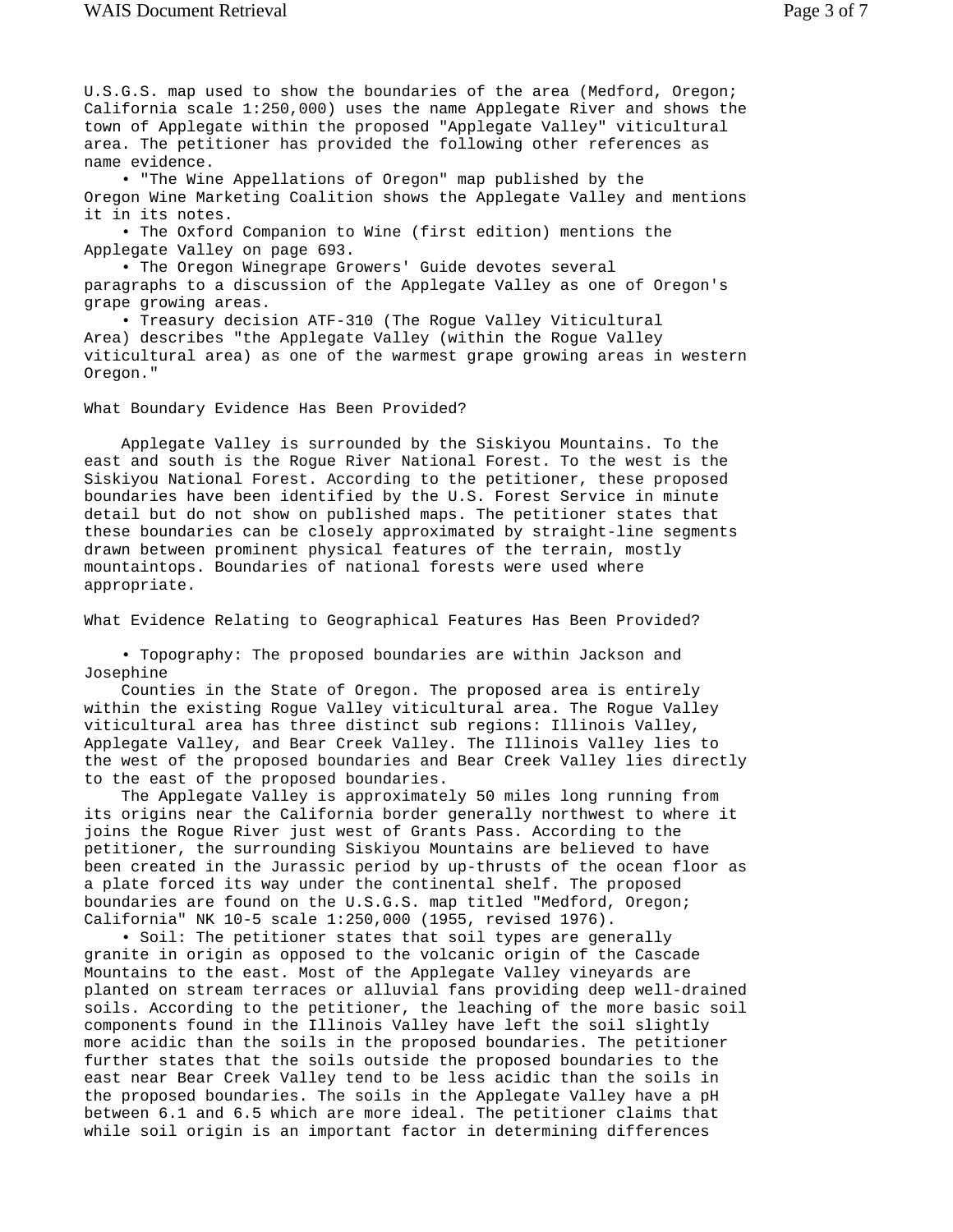between the proposed "Applegate" and the larger Rogue Valley viticultural areas, its role is secondary to climate.

 • Climate: The grape-growing region around Cave Junction located in the Illinois Valley is about 70 miles closer to the Pacific Ocean than the grape-growing region around Medford located in Bear Creek Valley. The Siskiyou Mountains separate the valleys which further accentuate climate differences among the valleys. The precipitation in the Illinois Valley at Cave Junction is 58.9 inches per year. The precipitation decreases to 31.1 inches, at Grants Pass, in the northeast and to 25.2 inches at Applegate. In the Bear Creek Valley at Medford, the precipitation decreases further to 18.3 inches per year.

 According to the petitioner, the average temperature in the Illinois Valley during the growing season (April to October) is 2.5 degrees lower than in the eastern valleys. The petitioner states that, cumulatively this means that the degree-days rise from 4971 degree-days in Cave Junction to 5602 degree-days in Grants Pass. This temperature data is from a soil survey for Jackson and Josephine Counties and does not compare with Winkler's values since it is based on temperature of 40 degrees Fahrenheit instead of 50 degrees Fahrenheit.

 According to the Oregon Winegrape Grower's Guide, "As one moves from west to east, or from the Illinois River Valley including Selma to the Applegate Valley and into the Rogue Valley, good grape growing sites generally become warmer due to the lessening of the marine air influence." The Oregon Winegrape Grower's Guide goes on to point out that earlier ripening varieties such as Pinot noir, Early Muscat, and Gewurztraminer, do well in the Illinois Valley. In contrast, the Applegate Valley with its Region II temperature range can ripen Cabernet Sauvignon, Merlot, and Chardonnay two to three weeks earlier than is possible in the Illinois Valley.

## 3. Public Participation

## Who May Comment on This Notice?

 ATF requests comments from all interested persons. In addition, ATF specifically requests comments on the clarity of this proposed rule and how it may be made easier to understand. Comments received on or before the closing date will be carefully considered. Comments received after that date will be given the same consideration if it is practical to do so.

[[Page 24310]]

However, assurance of consideration can only be given to comments received on or before the closing date.

Will ATF Keep My Comments Confidential?

 ATF cannot recognize any material in comments as confidential. All comments and materials may be disclosed to the public. If you consider your material to be confidential or inappropriate for disclosure to the public, you should not include it in the comments. We may also disclose the name of any person who submits a comment.

How do I Send Facsimile Comments?

 You may submit comments of not more than three pages by facsimile transmission to (202) 927-8525. Facsimile comments must:

- Be legible.
- Reference this notice number.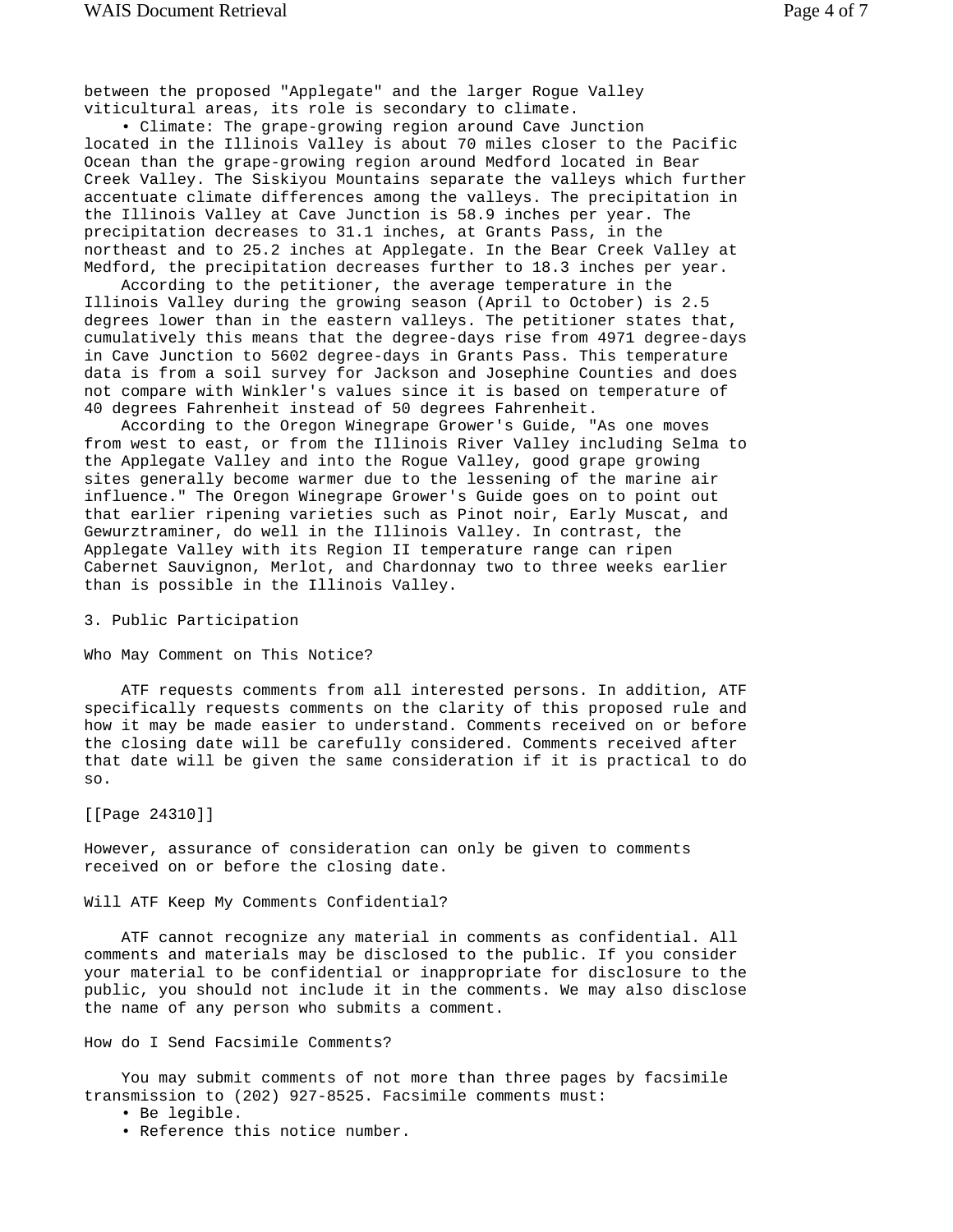• Be  $8\1/2\$  x 11" in size.

- Contain a legible written signature.
- Be not more than three pages.

 We will not acknowledge receipt of facsimile transmissions. We will treat facsimile transmissions as originals.

How Do I Send Electronic Mail (E-mail) Comments?

 You may submit comments by e-mail by sending the comments to nprm.notice874@atf.gov. You must follow these instructions. E-mail comments must:

- Contain your name, mailing address, and e-mail address.
- Reference this notice number.

 • Be legible when printed on not more than three pages 8\1/  $2\$ " x 11" in size.

 We will not acknowledge receipt of e-mail. We will treat e-mail as originals.

How do I Send Comments to the ATF Internet Web Site?

 You may also submit comments using the comment form provided with the online copy of the proposed rule on the ATF Internet web site at http://www.atf.treas.gov./core/regulations/rules.htm.

Can I Request a Public Hearing?

 If you desire the opportunity to comment orally at a public hearing on this proposed regulation, you must submit your request in writing to the Director within the 60-day comment period. The Director reserves the right to determine, in light of all circumstances, whether a public hearing will be held.

## 4. Regulatory Analyses and Notices

Does the Paperwork Reduction Act Apply to This Proposed Rule?

 The provisions of the Paperwork Reduction Act of 1995 44 U.S.C. Chapter 35, and its implementing regulations, 5 CFR Part 1320, do not apply to this notice because no requirement to collect information is proposed.

How Does the Regulatory Flexibility Act Apply to This Proposed Rule?

 These proposed regulations will not have a significant economic impact on a substantial number of small entities. The establishment of a viticultural area is neither an endorsement nor approval by ATF of the quality of wine produced in the area, but rather an identification of an area that is distinct from surrounding areas. ATF believes that the establishment of viticultural areas merely allows wineries to more accurately describe the origin of their wines to consumers, and helps consumers identify the wines they purchase. Thus, any benefit derived from the use of a viticultural area name is the result of the proprietor's own efforts and consumer acceptance of wines from that area.

 No new requirements are proposed. Accordingly, a regulatory flexibility analysis is not required.

Is This a Significant Regulatory Action as Defined by Executive Order 12866?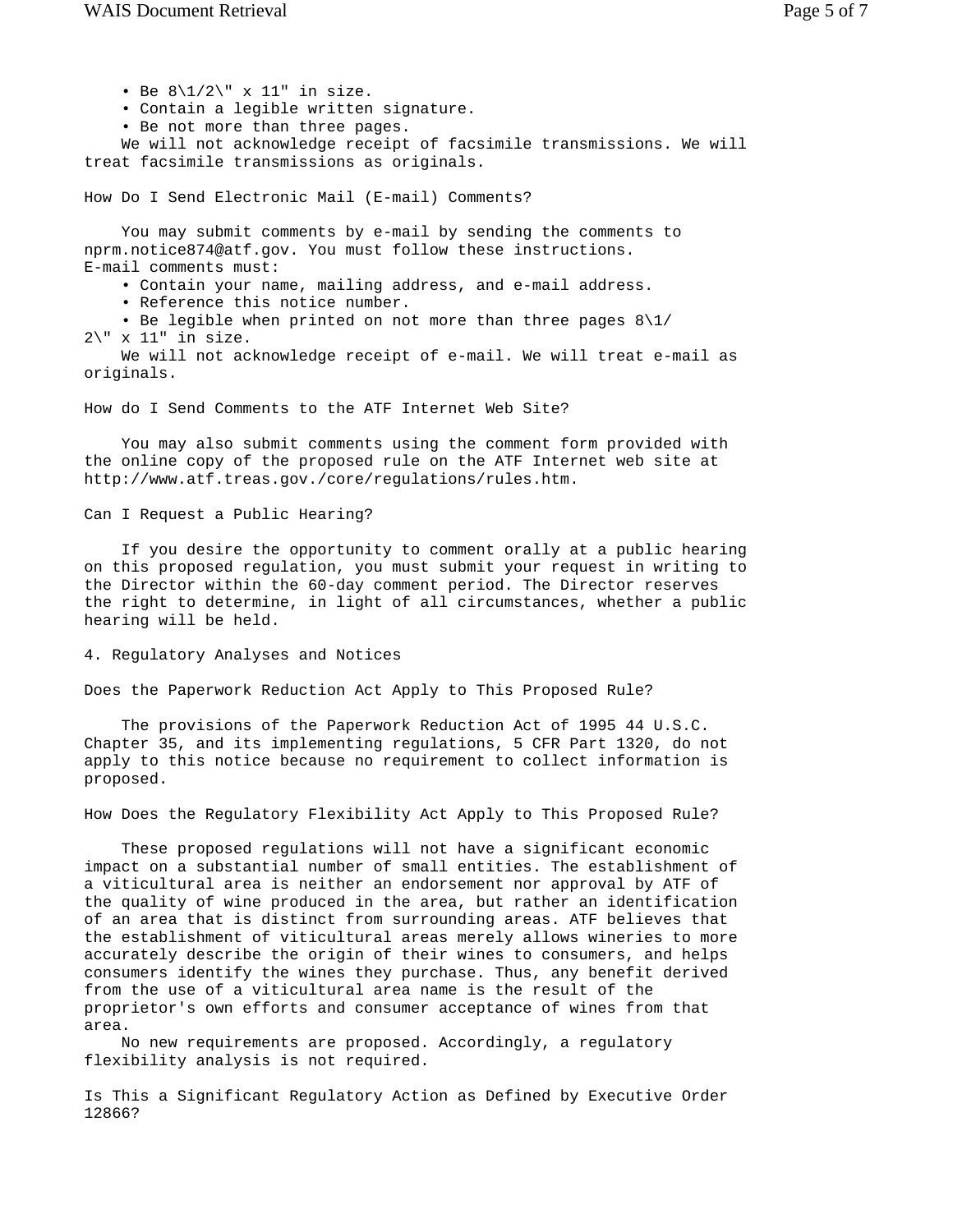It has been determined that this proposed regulation is not a significant regulatory action as defined by Executive Order 12866. Therefore, a regulatory assessment is not required.

5. Drafting Information

 The principal author of this document is Jackie White, Coordinator, Bureau of Alcohol, Tobacco, and Firearms.

List of Subjects in 27 CFR Part 9

 Administrative practices and procedures, Consumer protection, Viticultural areas, and Wine.

Authority and Issuance

 Title 27, Code of Federal Regulations, Part 9, American Viticultural Areas, is proposed to be amended as follows:

PART 9--AMERICAN VITICULTURAL AREAS

 Paragraph 1. The authority citation for part 9 continues to read as follows:

Authority: 27 U.S.C. 205

Subpart C--Approved American Viticultural Areas

 Par. 2. Subpart C is amended by adding Sec. 9.165 to read as follows: \* \* \* \* \*

Sec. 9.165 Applegate Valley.

 (a) Name. The name of the viticultural area described in this section is "Applegate Valley."

 (b) Approved Maps. The appropriate map for determining the boundaries of the Applegate Valley viticultural area is one U.S.G.S. map titled "Medford, Oregon; California" NK 10-5 scale 1:250,000 (1955, revised 1976).

 (c) Boundaries. The Applegate Valley viticultural area is located within the State of Oregon within Jackson and Josephine Counties, and entirely within the existing Rogue Valley viticultural area. The boundaries are as follows:

 (1) Beginning at the confluence of the Applegate River with the Rogue River approximately 5 miles west of Grants Pass, the boundary proceeds due west to the boundary of the Siskiyou National Forest north of Dutcher Creek;

 (2) Then southerly and westerly along the boundary of the Siskiyou National Forest to Highway 199;

(3) Then easterly to the peak of Roundtop Mountain (4663 feet);

(4) Then easterly and southerly to the peak of Mungers Butte;

(5) Then southerly and westerly to Holcomb Peak;

 (6) Then in a generally southeasterly direction along the eastern boundary of the Siskiyou National Forest until it joins the northern boundary of the Rogue River National Forest;

 (7) Then easterly along the northern boundary of the Rogue River National forest to a point due south of the peak of Bald Mountain;

(8) Then due north to the peak of Bald Mountain (5635 feet);